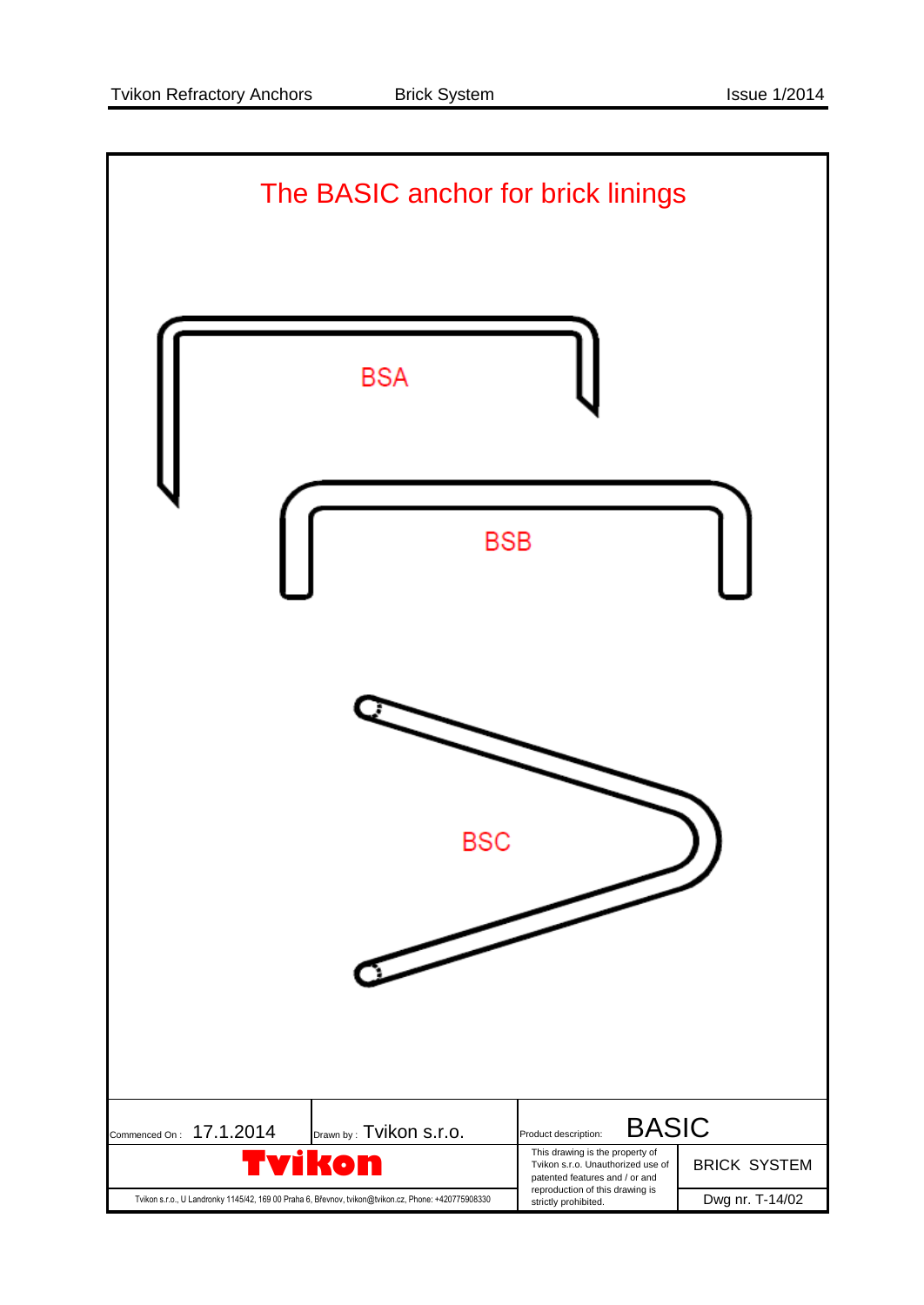## The BASIC anchor for brick linings Where large areas of wall are lined by using lightweight refractory bricks, for example in petrochemical furnaces, the lightweight refractory walls must be anchored to prevent bricks falling out. The BS Series provides anchoring systems to satisfy these anchoring requirements. The BS anchors are inserted in the refractory brick and mounted in a mechanism on the steel casing of the plant component. Three different basic versions are available for this type of anchoring: BSA - This brick hook has two pointed 90° ends angled in the same direction. The short end is knocked into the lightweight refractory brick and the other, longer end is mounted in a lug. It is only possible to knock the anchor in when using lightweight refractory bricks which are suitable for this due to their structure and strength. BSB - The BSB anchor has the same design as the BSA anchor but has no pointed ends. Here a hole is drilled in the brick to accommodate the hook. BSC - The BSC anchor has a somewhat different kind of rear restraint system. The pointed ends of the anchor sit on an angled body. The two pointed ends of the BSC anchor are knocked into the lightweight refractory brick and guided behind a rod-shaped bracket by the angled central element.**BSA** Insulating panel Insulating refractory brick Anchor support This drawing is the property of<br>Tvikon s.r.o. Unauthorized use Tvikon s.r.o. Unauthorized use of BRICK SYSTEM patented features and / or and reproduction of this drawing is Tvikon s.r.o., U Landronky 1145/42, 169 00 Praha 6, Břevnov, tvikon@tvikon.cz, Phone: +420775908330 Bush curbot of unis of antichty or oblibited. strictly prohibited.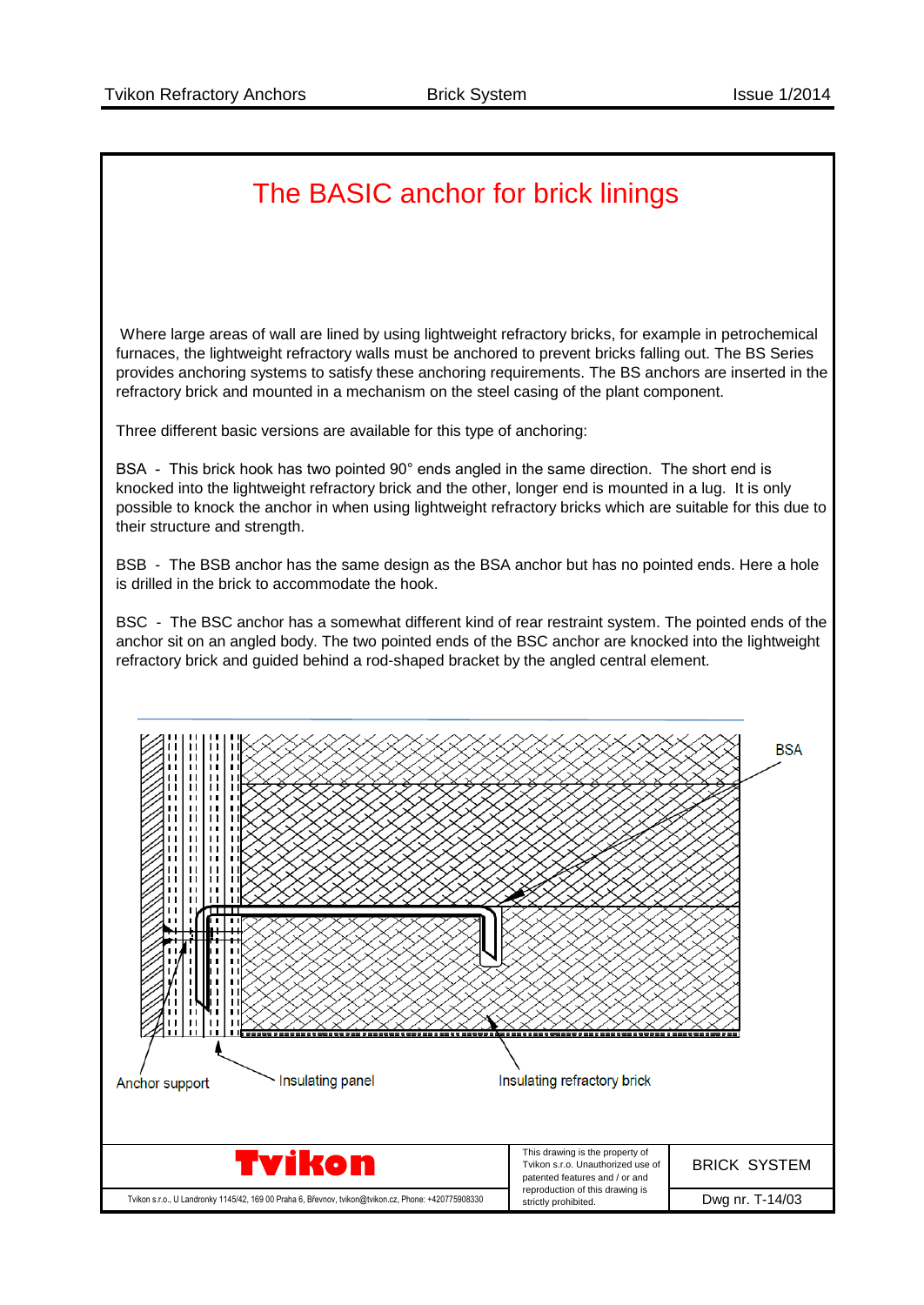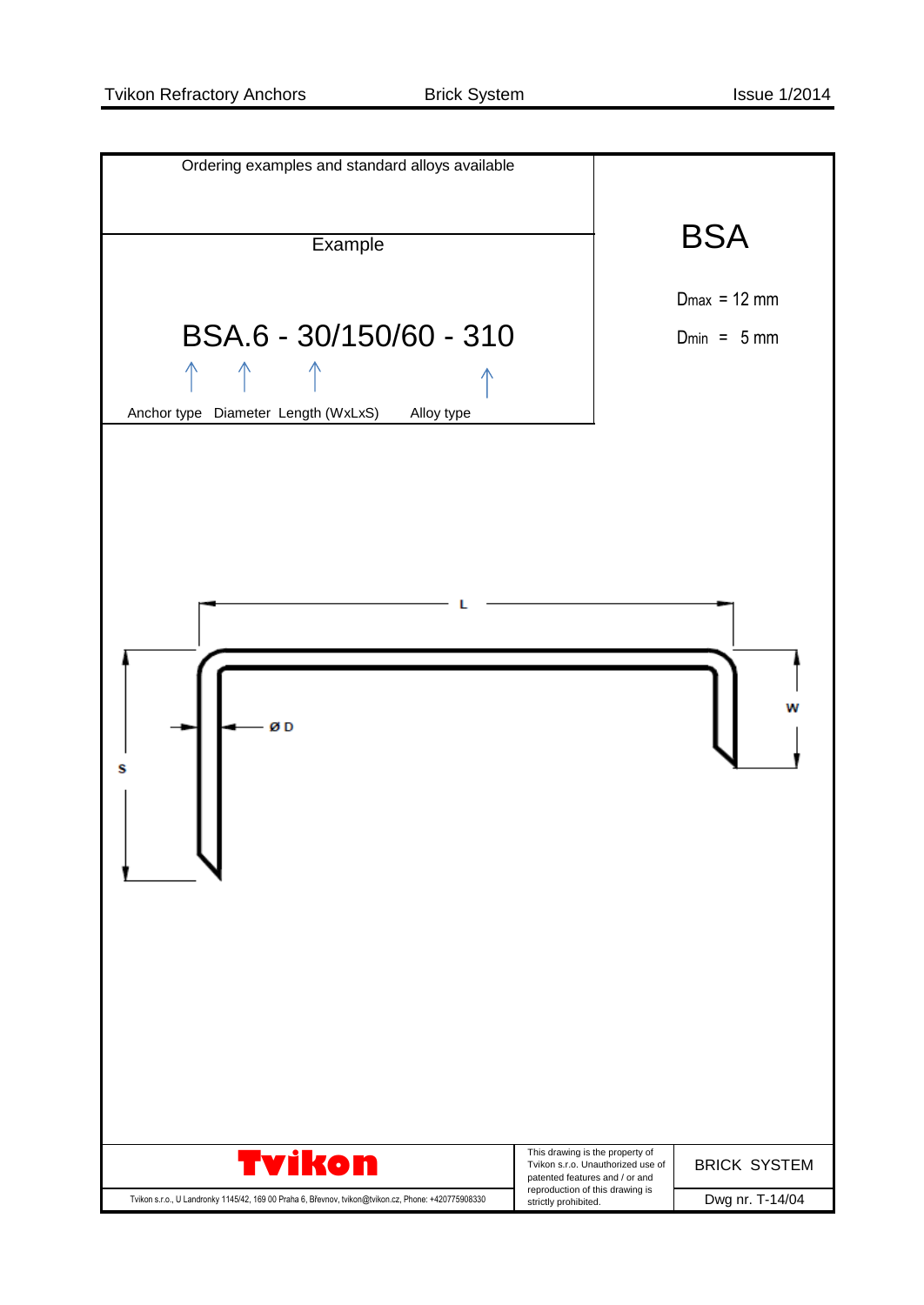| Ordering examples and standard alloys available                                                     |                                                                      |                     |
|-----------------------------------------------------------------------------------------------------|----------------------------------------------------------------------|---------------------|
|                                                                                                     |                                                                      |                     |
| Example                                                                                             |                                                                      | <b>BSB</b>          |
|                                                                                                     |                                                                      |                     |
|                                                                                                     |                                                                      | $Dmax = 12$ mm      |
| BSB.6 - 50/250/80 - 310                                                                             |                                                                      | $Dmin = 5 mm$       |
|                                                                                                     |                                                                      |                     |
|                                                                                                     |                                                                      |                     |
| Anchor type Diameter Length (WxLxS)<br>Alloy type                                                   |                                                                      |                     |
|                                                                                                     |                                                                      |                     |
|                                                                                                     |                                                                      |                     |
|                                                                                                     |                                                                      |                     |
|                                                                                                     |                                                                      |                     |
|                                                                                                     |                                                                      |                     |
|                                                                                                     |                                                                      |                     |
|                                                                                                     |                                                                      |                     |
| L                                                                                                   |                                                                      |                     |
|                                                                                                     |                                                                      |                     |
|                                                                                                     |                                                                      |                     |
| W                                                                                                   |                                                                      | s                   |
|                                                                                                     |                                                                      |                     |
| ØD                                                                                                  |                                                                      |                     |
|                                                                                                     |                                                                      |                     |
|                                                                                                     |                                                                      |                     |
|                                                                                                     |                                                                      |                     |
|                                                                                                     |                                                                      |                     |
|                                                                                                     |                                                                      |                     |
|                                                                                                     |                                                                      |                     |
|                                                                                                     |                                                                      |                     |
|                                                                                                     |                                                                      |                     |
|                                                                                                     |                                                                      |                     |
|                                                                                                     |                                                                      |                     |
|                                                                                                     |                                                                      |                     |
| <b>Tvikon</b>                                                                                       | This drawing is the property of<br>Tvikon s.r.o. Unauthorized use of | <b>BRICK SYSTEM</b> |
|                                                                                                     | patented features and / or and<br>reproduction of this drawing is    |                     |
| Tvikon s.r.o., U Landronky 1145/42, 169 00 Praha 6, Břevnov, tvikon@tvikon.cz, Phone: +420775908330 | strictly prohibited.                                                 | Dwg nr. T-14/05     |